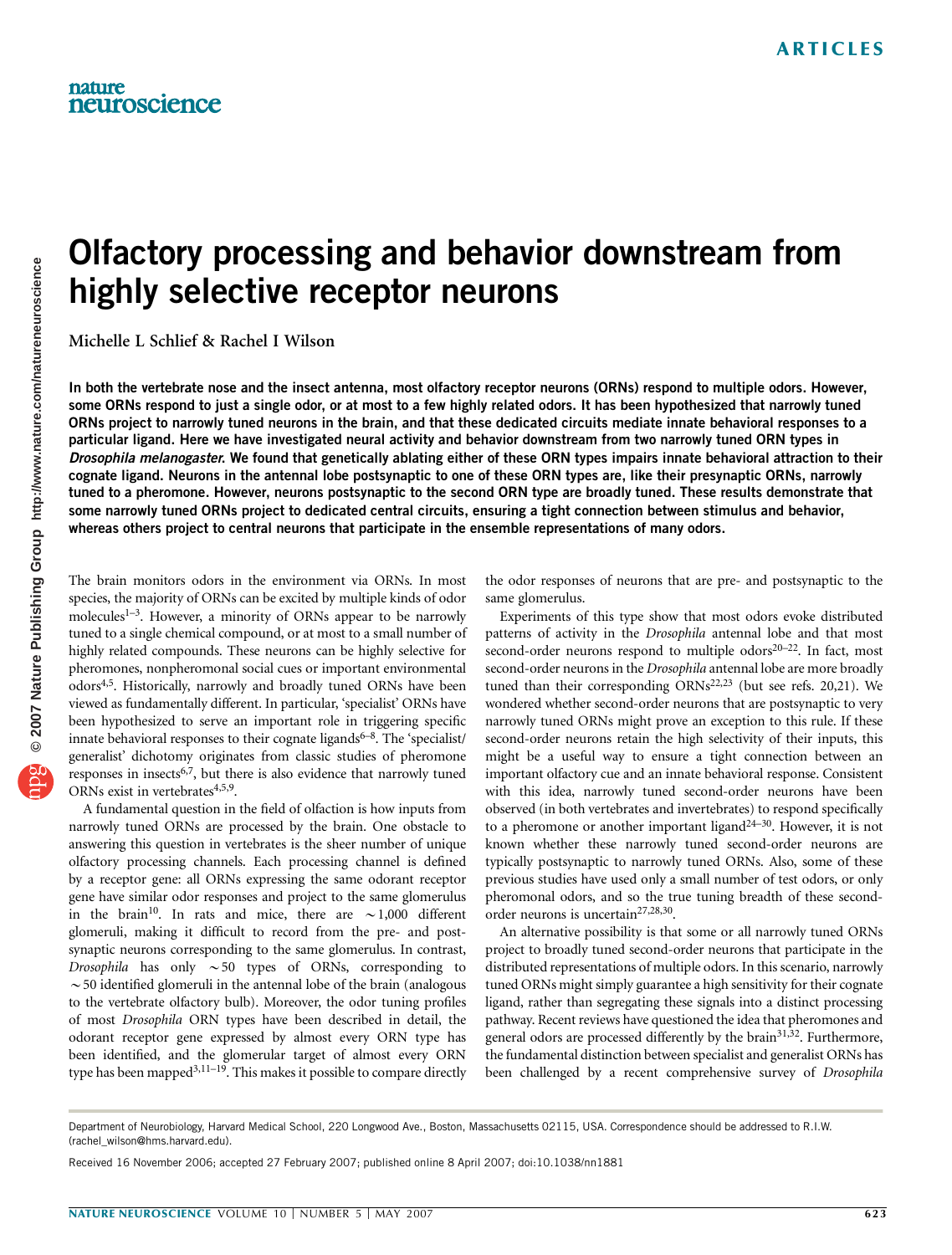

Figure 1 Two narrowly tuned ORN types. (a) Single-sensillum recording from a t1-type trichoid sensillum showing spikes from the DA1 ORNs. (b) A tuning curve for DA1 ORNs. Odors are arranged on the x-axis so that the strongest responses are in the center (see Supplementary Table 1 for odor order). Negative values mean that the odor suppressed firing rates below spontaneous levels. The specificity (measured as lifetime sparseness, S) of this cell type is 1.00. Error bars in all panels are s.e.m. (c) A cisvaccenyl acetate dose-response curve for DA1 ORNs. All other data in this study are collected at the 0.1 dilution (see Methods). (d) Singlesensillum recordings from an ab5 sensillum; large spikes originate from the VA6 ORNs; a few spikes (B symbols, smaller spikes) originate from the other ORN in the ab5 sensillum. (e) A tuning curve for VA6 ORNs. Note that odor order is different from a. (f) An average ORN tuning curve. Data from ref. 28 was used to construct a normalized tuning curve for each of 24 odorant receptors in the Drosophila antennae, and these normalized tuning curves were averaged together to produce a composite picture of the ORN cohort. (g) Distribution of specificity (S) values for DA1 and VA6 ORNs, as compared to all 24 odorant receptors in ref. 35. Gray symbol indicates the S value stated in ref. 28 for Or82a; this slightly lower S value may reflect experimental differences between the two studies. Among the open symbols (from ref. 28), the lowest S value corresponds to Or85f and the highest S value to Or47b.

odorant receptors that found a continuum of ORN tuning widths, rather than a bimodal distribution of narrowly and broadly tuned receptors<sup>19</sup>. This suggests that there may be nothing fundamentally different about narrowly versus broadly tuned ORNs. We have addressed this question in Drosophila by examining the odor tuning of second-order neurons downstream from two highly selective ORN types that are required for behavioral responses to their cognate ligands.

## RESULTS

## Narrowly tuned olfactory receptor neurons

We have measured the odor response profiles of two narrowly tuned ORN types using a panel of 19 structurally diverse odors. One of these ORN types reportedly responds to cis-vaccenyl acetate, a Drosophila pheromone<sup>11,33,34</sup>. However, its responses to other odors have not been characterized in any detail. These ORNs express the odorant receptor Or67d and project to glomerulus DA1 (refs. 15,16 and Supplementary Fig. 1 online). Using single-unit recordings from individual sensory hairs (sensilla) on the surface of the antenna, we found that DA1 ORNs are excited exclusively by cis-vaccenyl acetate and do not respond to any other odor stimuli in our test set (Fig. 1a–c). We also characterized the odor tuning of a second ORN type using the same odor stimulus set. These ORNs are reported to be highly selective for geranyl acetate, a green-leaf volatile that also functions as a pheromone in some dipterans<sup>3,19,35</sup>. These ORNs express the odorant receptor Or82a and project to glomerulus VA6 (refs. 14–16). We have confirmed that these cells are indeed narrowly tuned to geranyl acetate (Fig. 1d,e) and that no highly similar odors elicit a larger response (Supplementary Fig. 2 online).

We quantified the selectivity of these neurons by computing their lifetime sparseness (S), a measure that ranges from 0 (unselective) to 1 (maximally selective)<sup>22,36</sup>. Both of these ORN types showed high lifetime sparseness ( $S = 1.00$  for DA1 ORNs, 0.94 for VA6 ORNs), meaning that they are very selective. Both are substantially more selective than most ORNs, judging from a recent study that reported the odor tuning of 24 Drosophila odorant receptors<sup>19</sup>. We re-analyzed the responses of these 24 odorant receptors to the 12 odors used in that study that overlapped with our stimulus set. We computed a tuning curve for each receptor, normalized the magnitude of each tuning curve to its peak and averaged together all 24 tuning curves. This average tuning curve was substantially less selective (Fig. 1f,  $S = 0.64$ , computed from data in ref. 19) than the tuning curves of the DA1 and VA6 ORNs. We also computed sparseness values individually for each of the 24 receptors in that study and found that the DA1 and VA6 ORNs fell near the extreme end of this distribution (Fig. 1g).

## Receptor neurons required for innate behavioral responses

Some narrowly tuned ORNs are thought to trigger innate behavioral responses to their cognate ligand. Therefore, we next asked whether these two ORN types are required for innate responses to *cis-vaccenyl* acetate and geranyl acetate. We used a modified Y-maze assay to measure flies' innate odor preferences (Supplementary Methods online). Flies demonstrate attractive, neutral and aversive responses in this maze, depending on the odors present (Fig. 2a).

Drosophila are not attracted to pure cis-vaccenyl acetate in an acute navigation assay that lasts for several minutes $37$  (although attraction has been shown in an assay measuring population aggregation over  $48 h<sup>33</sup>$ ). However, investigators using an acute navigation assay have shown that when cis-vaccenyl acetate is blended with another odor, the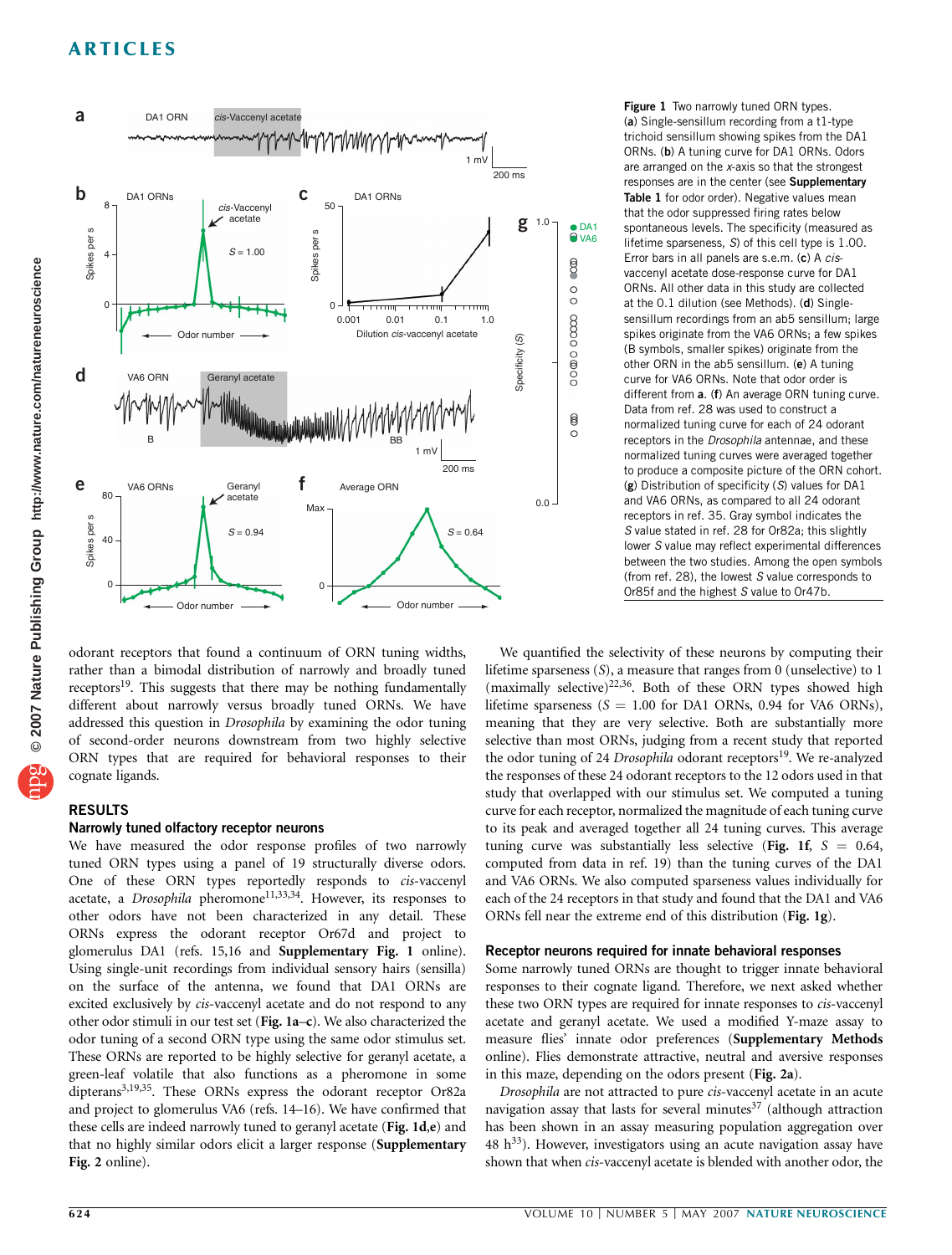

blend is more attractive than the second odor in isolation<sup>37</sup>. Consistent with this, we found that cis-vaccenyl acetate alone was not an attractant in our Y-maze (Fig. 2a, see Supplementary Methods). As expected, we found that when cis-vaccenyl acetate was blended with an attractive second odor, the blend was significantly more attractive than the second odor alone (Fig. 2b). Next, we genetically ablated ORNs projecting to glomerulus DA1 by expressing diphtheria toxin under the control of the Or67d promoter (Or67d-Gal4; UAS-DTl). To confirm that the intended neurons were killed, we performed single-sensillum recordings (Fig. 2c). The DA1 ORNs are housed individually in 't1-type' trichoid sensilla; this is the only sensillum type that contains exactly one ORN<sup>15,16</sup>. As expected, when we recorded from trichoid

**Figure 3** VA6 ORNs are required for behavioral attraction to geranyl acetate.  $\begin{bmatrix} a \end{bmatrix}$  and UAS-DTI, flies  $\begin{bmatrix} a \end{bmatrix}$  and  $\begin{bmatrix} a \end{bmatrix}$  and UAS-DTI, flies  $\begin{bmatrix} a \end{bmatrix}$  and  $\begin{bmatrix} a \end{bmatrix}$  and UAS-DTI, fli are attracted to geranyl acetate. This attraction is absent in Or82a-Gal4; UAS-DTI flies (\*ANOVA,  $P = 0.0003$ ; post hoc Tukey HSD,  $P < 0.01$ ). The numbers inside each bar indicate the number of trials run for the given condition. Error bars on all bar graphs are s.e.m. (b) Extracellular recordings from ab5 sensilla in control flies, and in flies where Or82a-Gal4 drives expression of diphtheria toxin. In the top trace, the larger spikes (A symbols) arise from the VA6 ORNs (refs. 31,32,41). The A spikes are absent in the bottom trace. (c) Projections of confocal stacks through the antennal lobe. Dual immunofluorescence uses an antibody specific for CD8 (green) to visualize ORN axons, and nc82 antibody (gray) to visualize glomeruli. One fly (left) carries the Or82a-Gal4 transgene plus a UAS-CD8: GFP transgene; the other fly (right) also carries a UAS-DTI transgene. In the latter fly, the Gal4-expressing axons are ablated. Scale bar,  $20 \mu m$ . (d) Flies lacking VA6 ORNs show normal attraction to propionic acid. (e) A dose-response curve for geranyl acetate. Flies lacking VA6 ORNs are not attracted to geranyl acetate at any concentration tested. Six trials were run for each condition, except as indicated in a. Symbols indicate a significant difference between the Or82a-Gal4; UAS-DTI genotype and both controls (\*ANOVA,  $P = 10^{-4}$ ; post hoc Tukey HSD,  $P < 0.01$ ; \*\*ANOVA,  $P < 0.005$ , post hoc Tukey HSD,  $P < 0.05$ : \*\*\*ANOVA  $P = 10^{-6}$ . post hoc Tukey HSD,  $P < 0.01$ ). Error bars are s.e.m.

Figure 2 DA1 ORNs are required for behavioral attraction to *cis*-vaccenyl acetate. (a) Response index of control ( $w^{1118}$ ) flies in a Y-maze (see Supplementary Methods). Flies demonstrate attractive, repulsive and neutral responses. All odors were diluted  $1:250$  in water. H<sub>2</sub>O, water control; CVA, cis-vaccenyl acetate; PYR, pyrrolidine; BNZ, benzaldehyde; PRO, propionic acid; GER, geranyl acetate. The numbers inside each bar indicate the number of trials run for the given condition. Error bars on all bar graphs are s.e.m. Symbols indicate significance (\*ANOVA,  $P = 10^{-18}$ , post hoc Tukey HSD,  $P < 0.01$ ;  $\ddagger$  t-test,  $P = 0.02$ ). (b) Control ( $w^{1118}$ ), Gal4-only (Or67d-Gal4) and UAS-only (UAS-DTI) flies are attracted to cis-vaccenyl acetate plus propionic acid, as compared with propionic acid alone. This synergistic attraction is absent in Or67d-Gal4; UAS-DTI flies (\*ANOVA,  $P = 0.0007$ , post hoc Tukey HSD,  $P < 0.05$ ). As an additional control, we tested Or82a-Gal4;UAS-DTl flies, which showed normal attraction. (c) Extracellular recordings from t1-type trichoid sensilla control flies, and in flies where Or67d-Gal4 drives expression of diphtheria toxin. (d) Projections of confocal stacks through the antennal lobe. Dual immunofluorescence uses an antibody specific for CD8 (green) to visualize ORN axons, and nc82 antibody (gray) to visualize glomeruli. One fly (left) carries the Or67d-Gal4 transgene plus a UAS-CD8:GFP transgene; the other fly (right) also carries a UAS-DTl transgene. In the latter fly, the Gal4-expressing axons are ablated. Scale bar,  $20 \mu$ m. (e) Flies lacking DA1 ORNs show normal attraction to propionic acid, an attractive odor that does not activate DA1 ORNs.

sensilla in control ( $w^{1118}$ ) flies, we found 31 sensilla that contained exactly one ORN; all other trichoid sensilla contained multiple ORNs. When we recorded from trichoid sensilla in flies where the Or67d promoter drives diphtheria toxin expression, we found 11 sensilla that contained zero ORNs; all other trichoid sensilla contained multiple ORNs. This argues that most or all DA1 ORNs had been killed. We also coexpressed diphtheria toxin with green fluorescent protein (GFP), and verified that all GFP-expressing axons were absent from the antennal lobes (Fig. 2d).

In these flies lacking DA1 ORNs, the synergistic behavioral effect of  $cis$ -vaccenyl acetate was abolished (Fig. 2b). This suggests that these neurons are important in triggering this behavior. Innate attraction to another odor was unaffected (Fig. 2e), arguing that this effect is specific to cis-vaccenyl acetate. Because this Or67-Gal4 line ectopically expresses Gal4 in the VA6 ORNs (Supplementary Fig. 1), it is important to check that this behavioral phenotype reflects the loss of DA1 ORNs, and not VA6 ORNs. Therefore, we repeated these assays in

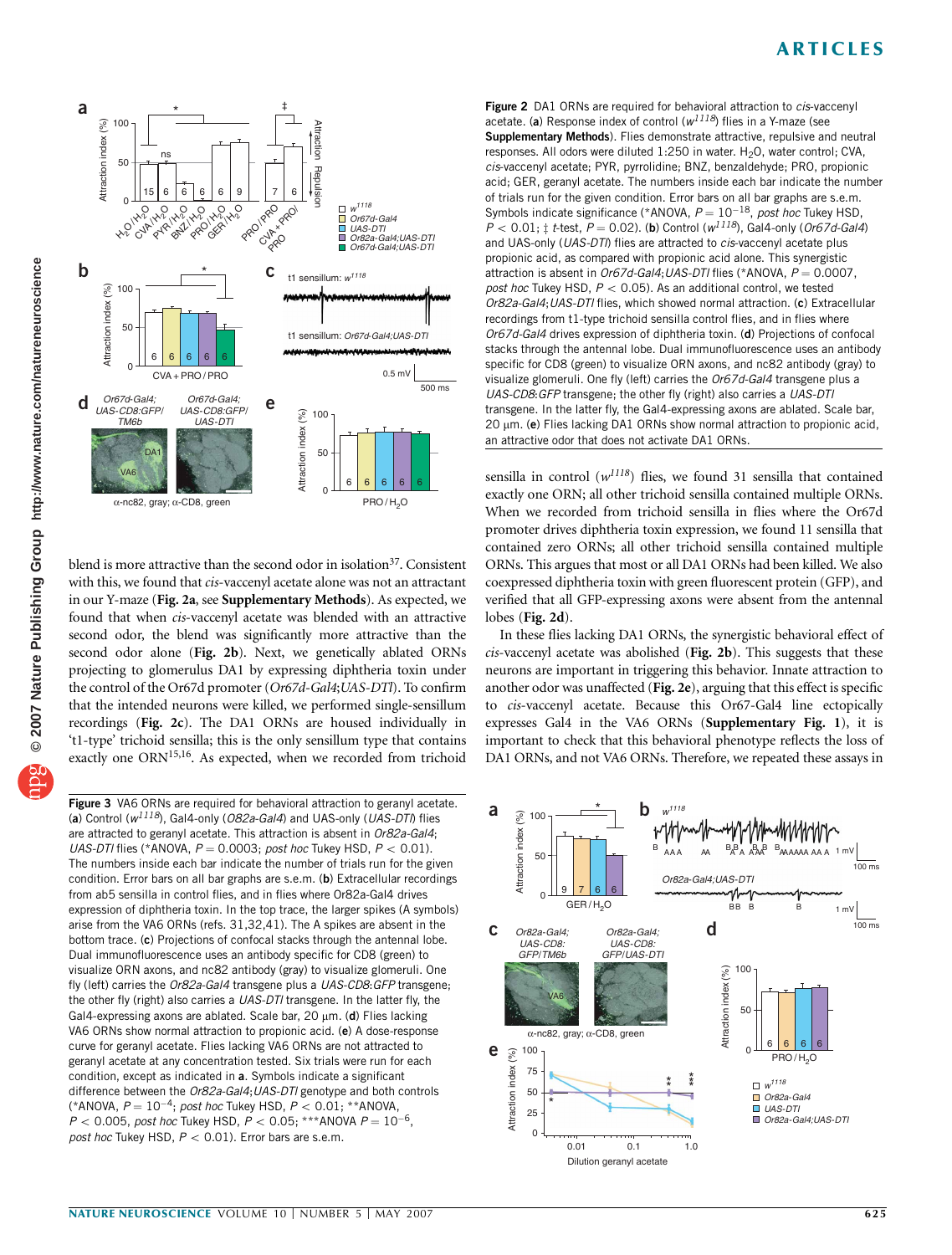Figure 4 DA1 projection neurons are narrowly tuned to cis-vaccenyl acetate. (a) Projection of a confocal stack through the antennal lobe. A portion of a biocytin-filled projection neuron is shown (magenta) extending a dendritic tuft into glomerulus DA1. Glomeruli are outlined with nc82 antibody (gray). Scale bar,  $20 \mu m$ . (b) A raw trace illustrating the response of a DA1 projection neuron to cis-vaccenyl acetate. Magenta symbols indicate the timing of action potentials and the gray bar shows timing of odor stimulation. (c) Tuning curves for DA1 projection neurons and ORNs. Odors are arranged so that the strongest responses are in the center, meaning that the odor order for the ORN and projection neuron graphs is not the same (Supplementary Table 1). Error bars are s.e.m. (d) PSTHs showing the responses of DA1 ORNs (green) and projection neurons (magenta) to 19 odor stimuli and 3 controls (paraffin oil, water and empty vial). Error bars (in lighter colors) are s.e.m.

flies where only the VA6 ORNs were ablated (Or82a-Gal4;UAS-DTl). In these flies, the behavioral response to cis-vaccenyl acetate was normal (Fig. 2b). Together, these results demonstrate that DA1 ORNs are required for the synergistic attractive effect of *cis*-vaccenyl acetate in the context of our assay.

We also tested the role of VA6 ORNs in

triggering innate responses to geranyl acetate. This odor was attractive to control flies (Fig. 3a). We killed VA6 ORNs by expressing diphtheria toxin under the control of the Or82a promoter (Or82a-Gal4;UAS-DTl). Again, single-sensillum recordings confirmed that the toxin ablated the intended neurons (Fig. 3b). Each VA6 ORN is housed together with another ORN in an 'ab5-type' sensillum; of this pair, the VA6 ORN is always the neuron producing larger action potentials<sup>3,14-16</sup> (the 'A' neuron, Fig. 3b). We recorded from 31 ab5 sensilla in control flies and found that both ORNs were always present. As expected, all 10 ab5 sensilla tested in Or82a-Gal4;UAS-DTl flies lacked the A neuron. We also coexpressed diphtheria toxin with GFP and verified that all GFP-expressing axons were absent (Fig. 3c). In these flies, the attractive response to geranyl acetate was abolished (Fig. 3a). However, these flies responded normally to an attractive odor that does not excite the VA6 ORNs (Fig. 3d).

Previous studies have shown that VA6 ORNs are not the only receptor neurons that respond to geranyl acetate<sup>3,19</sup>. Therefore, it seemed possible that killing the VA6 ORNs simply shifts the behavioral dose-response curve to the right, rather than qualitatively altering the behavioral response to this odor. However, we found that higher concentrations of geranyl acetate did not rescue the attractive behavioral response in these flies. Even at high concentrations that are aversive to control flies, geranyl acetate elicited no attraction, and minimal repulsion, in flies lacking VA6 ORNs (Fig. 3e). These results imply that VA6 ORNs are important in mediating innate responses to their cognate ligand, despite the fact that this odor also activates other ORN types.

## Second-order neurons highly selective for a pheromone

Taken together, these electrophysiological and behavioral results demonstrate that the DA1 and VA6 ORNs clearly meet the traditional definition of specialist neurons. Both ORN types are very narrowly



tuned and both are important for an innate behavioral response to their cognate ligands. Having established this, we then asked whether second-order olfactory neurons that are postsynaptic to these two glomeruli are narrowly or broadly tuned to odors. We made whole-cell patch-clamp recordings in vivo from projection neurons directly postsynaptic to glomerulus DA1. Projection neurons are the only output neurons of the antennal lobe, analogous to olfactory bulb mitral cells. To record selectively from DA1 projection neurons, we used an enhancer trap line to label these cells with GFP. In Mz19-Gal4, UAS-CD8:GFP flies, all six GFP-positive projection neurons with somata lateral to the antennal lobe are known to innervate glomerulus DA1 (ref. 38). We also used biocytin-streptavidin histochemistry to confirm that the recorded projection neurons innervated this glomerulus (Fig. 4a). It should be noted that this enhancer trap line does not label all DA1 projection neurons $38,39$  and we cannot exclude the possibility that unlabeled cells respond differently to our stimuli.

We measured the odor responses of these projection neurons while stimulating the antennae with the same odors we used for the ORN recordings. We found that, like their presynaptic ORNs, projection neurons in glomerulus DA1 are highly selective for cis-vaccenyl acetate (Fig. 4b–d). Other odors in our test set elicited either no response or a comparatively small response. The lifetime sparseness of the average DA1 projection neuron tuning curve was 0.90, indicating high selectivity (Fig. 4c). This stands in contrast to most antennal lobe projection neurons, which are broadly tuned to odors (ref. 22, also V. Bhandawat, S.R. Olsen, M.L. Schlief, N.W. Gouwens and R.I. Wilson, unpublished data). In addition, the DA1 projection neurons showed a marked degree of sensitivity. A concentration of cis-vaccenyl acetate that elicited only a small response in their presynaptic ORNs evoked a robust response in these projection neurons (Fig. 4b–d). These results show that at least some narrowly tuned ORNs project to downstream neurons with high sensitivity and high selectivity for one ligand.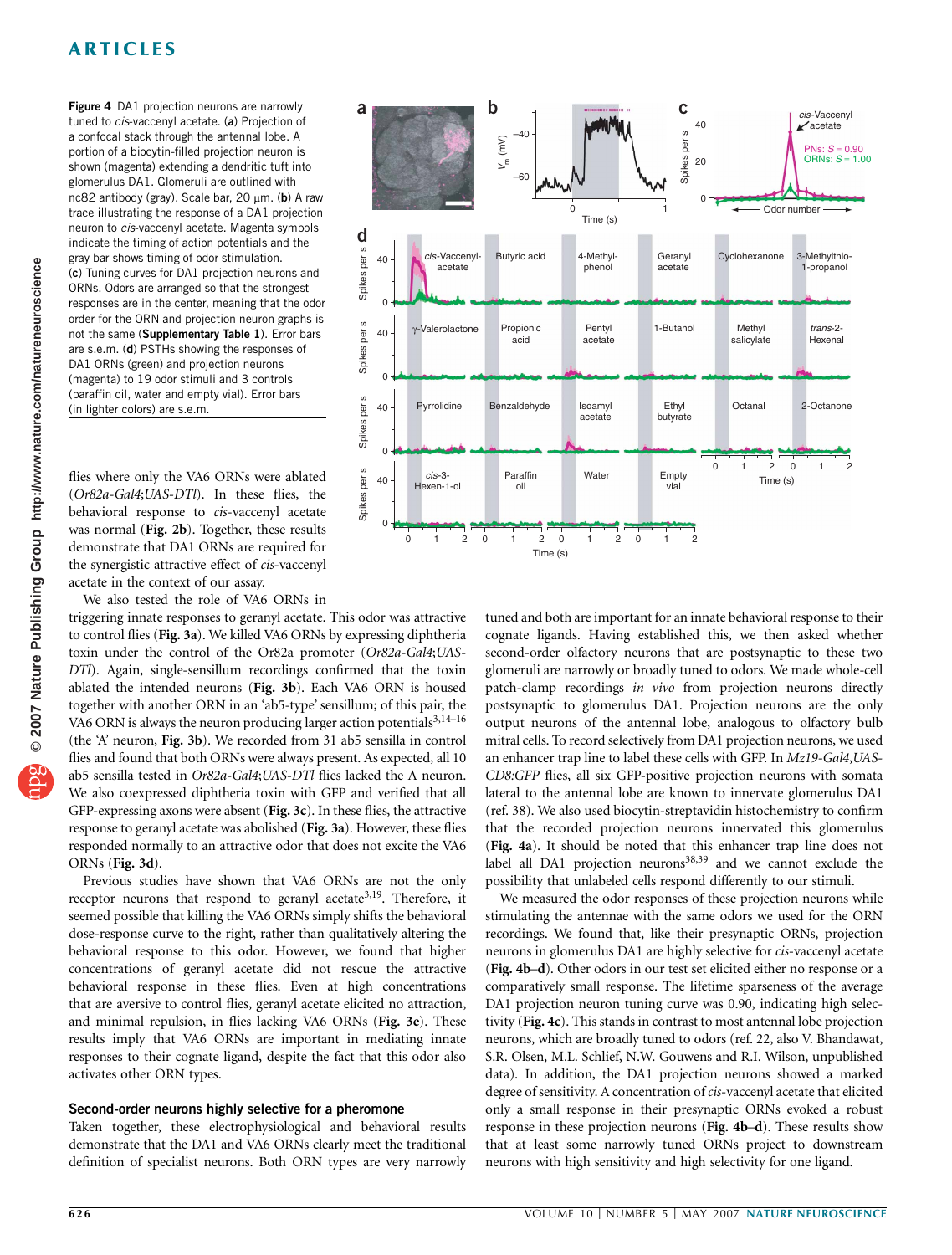

## Broadly tuned second-order neurons

Next, we characterized the odor tuning of projection neurons postsynaptic to glomerulus VA6. To target these projection neurons, we recorded from Mz612-Gal4, UAS-CD8: GFP flies. In this genotype, all GFP-positive projection neurons innervate glomerulus VA6 (ref. 40). We also filled each recorded neuron with biocytin to confirm the identity of these cells (Fig. 5a). We note that this enhancer trap line may not label all VA6 projection neurons.

In contrast to the DA1 projection neurons, projection neurons in glomerulus VA6 show broad odor tuning (Fig. 5b–d). These projection neurons were excited by geranyl acetate, but also by several other acetates. Several odors dissimilar to geranyl acetate (pyrrolidine and 2-octanone) also evoked a robust response. The lifetime sparseness of the VA6 projection neuron tuning curve was 0.58, meaning that these neurons were considerably less selective than their presynaptic ORNs (Fig. 5c). We also tested the VA6 projection neurons with a panel of odors highly similar to geranyl acetate, and again the VA6 projection

Figure 6 There is a significant transformation of odor tuning in glomerulus VA6, but not in DA1. Tuning curves for (a) DA1 and (b) VA6. ORN responses are in green, projection neuron responses in magenta. Error bars are s.e.m. Odors are arranged so that the strongest ORN responses are at right. Odor order is the same for ORN and projection neuron graphs. All values are normalized to the maximum average response for that cell type. The P value is indicated below the odor for ORN–projection neuron comparisons that are significant at the criterion  $P < 0.05$  (unpaired two-tailed t-tests). Only P values in blue remain significant after a Bonferroni correction for multiple comparisons ( $P < 0.0026$ ). Lower panels plot the mean normalized projection neuron response minus the mean normalized ORN response for each odor (black symbols). Violet bars indicate the confidence interval corresponding to  $P < 0.05$  for each test, showing a similar level of statistical power for the DA1 dataset as compared to the VA6 dataset.

Figure 5 VA6 projection neurons are more broadly tuned to odors than their presynaptic ORNs. (a) Projection of a confocal stack through the antennal lobe. A portion of a biocytin-filled projection neuron is shown (magenta) extending a dendritic tuft into glomerulus VA6. Glomeruli are outlined with nc82 antibody (gray). Scale  $bar = 20 \mu m$ . (b) A raw trace illustrating the response of a VA6 projection neuron to geranyl acetate. Magenta symbols indicate the timing of action potentials and the gray bar shows timing of odor stimulation. (c) Tuning curves for VA6 projection neurons and ORNs. Odors are arranged so that the strongest responses are in the center, meaning that the odor order for the ORN and projection neuron graphs is not the same (Supplementary Table 1). Error bars are s.e.m. (d) PSTHs showing the responses of VA6 ORNs (green) and projection neurons (magenta) to 19 odor stimuli and 3 controls (paraffin oil, water and empty vial). Error bars (in lighter colors) are s.e.m.

neurons showed broader tuning than their presynaptic ORNs (Supplementary Fig. 2).

Thus, neurons downstream from glomerulus VA6 are not dedicated to a specific odor, but instead participate in the ensemble code for multiple odors. The transformation in odor representations that occurs in glomerulus VA6 is therefore different from the transformation that occurs in DA1. To quantify this

difference, we asked how many odors elicited a response that was significantly different in projection neurons versus their presynaptic ORNs (Fig. 6, tuning curves from Figs. 4c and 5c). Because we were interested in tuning curve shape, and not the absolute value of the tuning curve peak, we first normalized each odor response to the peak of the corresponding average tuning curve (for example, every DA1 ORN odor response was normalized to the average DA1 ORN response to cis-vaccenyl acetate). Then we compared ORN and projection neuron responses for each odor using an unpaired two-tailed Student's t-test. At the confidence level corresponding to  $P < 0.05$ , only 1 of the 19 test odors elicited DA1 projection neuron responses that were significantly different from DA1 ORN responses, and none of these were significant after a Bonferroni correction for multiple comparisons (Fig. 6a). In contrast, 9 of the 19 test odors for glomerulus VA6 elicited responses that were significantly different at  $P < 0.05$ , and 3 of these

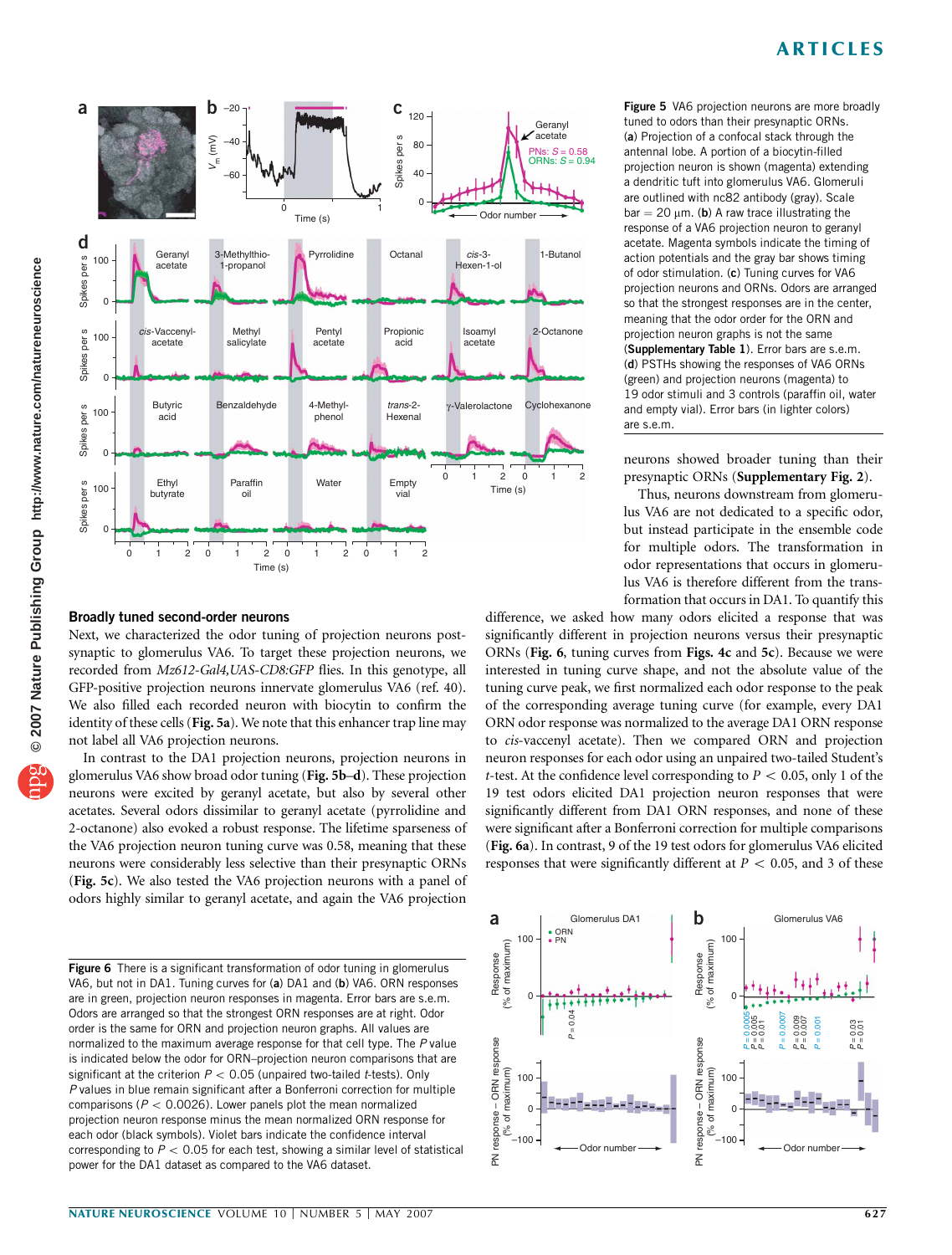odors were still significant after the stringent Bonferroni correction  $(P < 0.05 \div 19 = 0.0026;$  Fig. 6b). For each glomerulus we also computed the confidence interval corresponding to  $P < 0.05$  for each of the 19 odors. We obtained a similar range of confidence intervals for DA1 as compared to VA6, meaning that our DA1 dataset had statistical power comparable to that of our VA6 dataset (Fig. 6).

## **DISCUSSION**

#### A neural circuit dedicated to a Drosophila pheromone

The Drosophila pheromone cis-vaccenyl acetate has been reported to elicit an excitatory response in the ORNs that project to glomerulus DA1 (the t1-type ORNs)<sup>11,33,34</sup>. Because previous studies used a limited odor set or described only qualitative responses, it was not possible to assess how narrowly these neurons are tuned. Here, we show that DA1 ORNs were strictly selective for cis-vaccenyl acetate, whereas all of the other odors in our diverse test set elicited no response. Ablating these ORNs abolished the synergistic behavioral attraction to cis-vaccenyl acetate, implying that these neurons are necessary to trigger behavioral responses to this chemical cue.

Following this circuit into the brain, we have found that projection neurons postsynaptic to glomerulus DA1 retain the extreme selectivity of their ORN inputs. These projection neurons responded robustly to cis-vaccenyl acetate, whereas all of the other odors elicited little or no response. In this respect, these projection neurons are unlike most projection neurons in the antennal lobe, which participate in the ensemble representations of multiple odors. The narrow tuning of this central olfactory processing channel could be useful in preventing a nonpheromonal odor from triggering a pheromone-cued behavior. Segregating a pheromone signal into a separate parallel pathway wastes coding capacity, but should help ensure an appropriate connection between stimulus and behavior. In this respect, it may be relevant that the DA1 ORNs express fruitless, a transcription factor linked to sexual behavior $41,42$ . This suggests that *cis*-vaccenyl acetate might have a role in courtship or mating, behaviors that have been previously linked with the notion of dedicated sensory channels<sup>43</sup>.

Although DA1 projection neurons are dedicated to cis-vaccenyl acetate, neural signals elicited by this odor must converge at some point downstream with information from other olfactory channels. This is because *cis*-vaccenyl acetate is not attractive by itself in our assay, but rather increases the attractiveness of other odors in a blend. In our experiments, for example, cis-vaccenyl acetate increased the attractiveness of propionic acid. We observed that DA1 projection neurons were insensitive to propionic acid even at a high concentration (10% saturated vapor, data not shown). This implies that the behavioral response to the blend requires integration across glomeruli.

Notably, DA1 projection neurons are much more sensitive to cisvaccenyl acetate than their presynaptic ORNs are. This may reflect the fact that  $110-120$  ORNs project to each DA1 glomerulus<sup>44</sup>. This convergence could produce a robust response in the DA1 projection neurons even if the stimulus intensity were only sufficient to elicit scattered spikes in a few DA1 ORNs. Additionally, if each ORN spike has a large impact on its postsynaptic projection neurons, this would also tend to amplify responses in the projection neuron layer. Future experiments should determine exactly how many ORNs make synapses with each projection neuron, and how much postsynaptic depolarization is elicited by each presynaptic spike.

## An ensemble code for most odors

Most ORNs respond to multiple odors, and most odors elicit responses in multiple ORN types. This constitutes an ensemble (or 'combinatorial') code for odors in the sensory periphery. Similarly,

most second-order neurons in the Drosophila antennal lobe respond to multiple different odors, and most odors elicit responses in multiple types of projection neurons. Moreover, when the responses of ORNs and projection neurons corresponding to the same glomerulus are compared directly, most projection neurons are more broadly tuned than their presynaptic  $\widehat{ORNs}^{22,23}$ . It should be noted that some functional imaging experiments in the Drosophila antennal lobe paint a somewhat different picture, suggesting that the selectivity of most projection neurons closely matches that of their presynaptic ORNs<sup>20,21</sup>. These results may reflect the low sensitivity and limited dynamic range of the fluorescent probes used in these experiments<sup>45,46</sup>.

In this sense, VA6 projection neurons are typical: they are more broadly tuned than their presynaptic ORNs, and even respond to odors from different chemical classes. Thus, these projection neurons participate in the ensemble representations of multiple odors. The mechanism by which most projection neurons acquire broad tuning is currently unknown (either for VA6, or for any other glomerulus). One possibility is that most projection neurons receive indirect input from several ORN types via excitatory local interneurons<sup>23</sup>. This would account for why the VA6 projection neurons respond differently to two odors (for example, 3-methylthio-1-propanol and pyrrolidine) that elicit similar activity in the VA6 ORNs (Fig. 5d). If interglomerular excitatory connections contribute to broad tuning in VA6 projection neurons, then DA1 projection neurons may receive less interglomerular excitatory input than VA6 projection neurons. Consistent with this idea, we have previously found that some local networks in the antennal lobe selectively exclude glomerulus DA1 (ref. 47).

Another possibility is that feedforward nonlinearities contribute to broad tuning curves in projection neurons. If ORN–to–projection neuron synapses are powerful, then a robust projection neuron response might be triggered by only a few spikes in the neuron's presynaptic ORNs. This synapse might saturate at high ORN firing rates, producing a broad projection neuron tuning curve. If broad projection neuron tuning reflects primarily feedforward nonlinearities, then there must be something different about the VA6 and DA1 glomeruli with respect to feedforward excitation. Consistent with this, there are more weak responses in VA6 ORNs than in DA1 ORNs; these weak responses could interact with feedforward nonlinearities to produce a broader tuning curve in VA6 projection neurons. However, there are also more inhibitory responses in VA6 ORNs as compared with DA1 ORNs, and it is difficult to see how feedforward mechanisms alone could excite a VA6 projection neuron in response to an odor that inhibits its presynaptic ORNs (for example, pentyl acetate or 2-octanone, Fig. 5d).

## Manipulating ensemble representations of odor quality

Killing VA6 ORNs abolishes the innate behavioral attraction to geranyl acetate in the conditions of our assay. Yet these are not the only ORNs that respond to this odor<sup>3,19</sup>, and these ORNs do not project to a central circuit dedicated to geranyl acetate. Why does killing these ORNs eliminate attraction to this odor?

Drosophila show different innate responses to different odors (Fig. 2a). Thus, attraction requires not only odor detection, but also qualitative perception. Geranyl acetate elicits activity in several glomeruli, which together signal the quality of this stimulus. We hypothesize that killing ORNs projecting to VA6 alters this ensemble code such that it no longer triggers the same innate associations in higher brain regions. Indeed, there is behavioral genetic evidence that activity in most glomeruli is not decoded in isolation but rather in the context of other glomeruli<sup>48</sup>.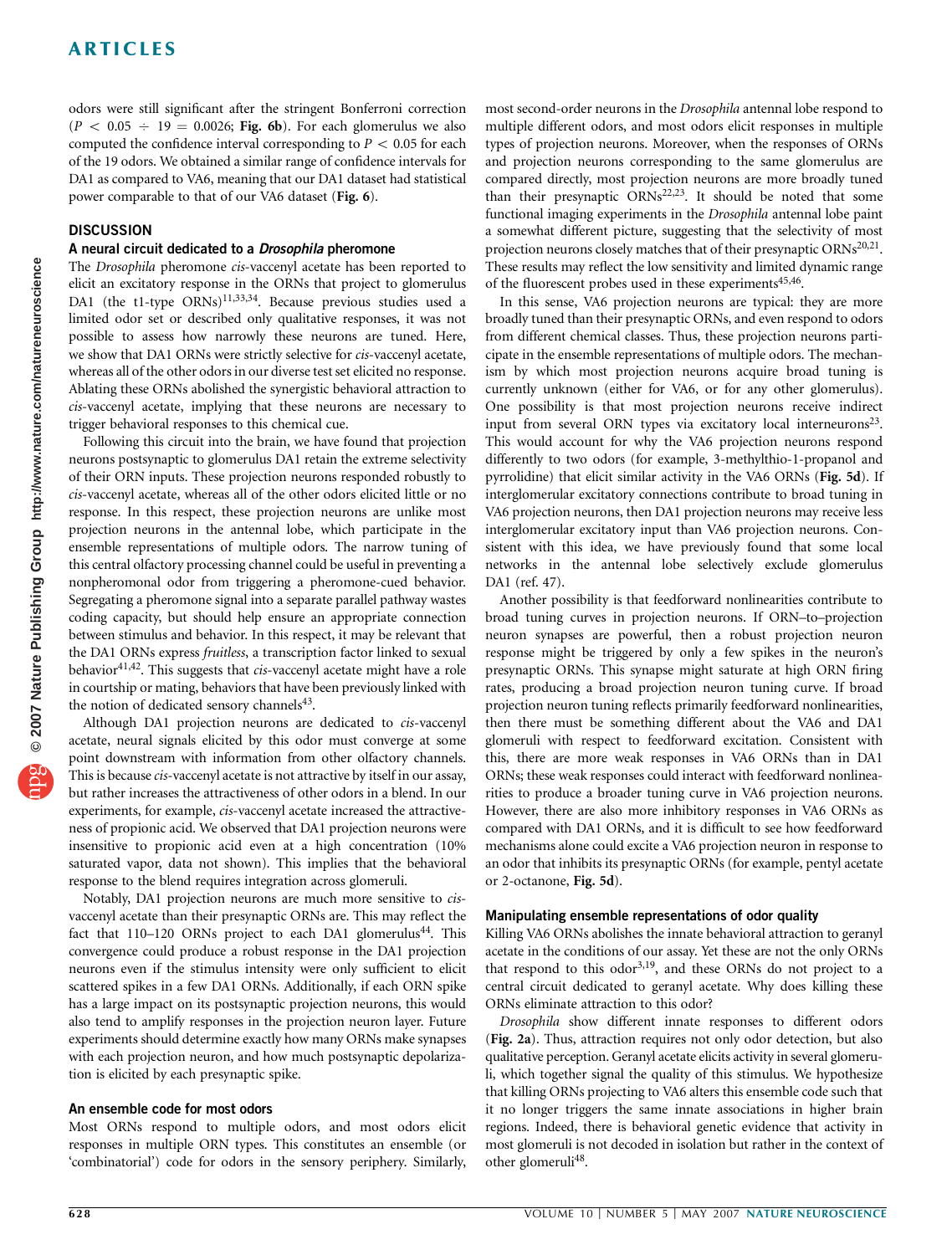Our results do not exclude the possibility that output from glomerulus VA6 is somehow intrinsically privileged in triggering an innate attractive response. However, we have found that one of the odors eliciting a robust response in VA6 projection neurons (pyrrolidine, Fig. 5d) is innately aversive in the Y-maze assay (Fig. 2a). This argues that output from this glomerulus is decoded in the context of output from other glomeruli, and robust VA6 projection neuron activity is not sufficient to elicit attraction.

#### Revisiting the notion of olfactory specialists

These results caution against a simple view of narrowly tuned ORNs. We have shown that the narrowly tuned ORNs project to downstream neurons that are dedicated to signaling the presence of a pheromone. Conversely, although the VA6 ORNs are also narrowly tuned to a particular odor, these neurons project to projection neurons that respond to multiple odors. Unlike cis-vaccenyl acetate, geranyl acetate is not a pheromone and has no known special significance for Drosophila. It may be that the Or82a receptor is useful primarily because it confers increased sensitivity to volatile terpenoids, and the narrow tuning of this receptor is merely the byproduct of other biophysical constraints. Another possibility is that the VA6 ORNs simply reflect the evolutionary history of this species. This is consistent with the observation that odorant receptor genes do not appear to evolve rapidly during speciation<sup>49</sup>.

We would argue that the specialist/generalist classification of ORNs, as currently defined, may not correspond to a meaningful functional division. Our results show that some narrowly tuned ORNs project to central neurons that are dedicated to their cognate ligand, whereas other narrowly tuned ORNs project to central neurons that respond to multiple odors. Another challenge to the specialist/generalist classification is the recent finding that there is not a bimodal distribution of narrowly and broadly tuned receptors in the Drosophila antenna; instead, there is a continuum of receptor tuning widths<sup>19</sup>. Our results extend this idea, showing that even ORNs at the narrowly tuned end of this continuum can project to projection neurons that participate in the ensemble code for multiple odors. Thus, in order to understand the role of any single odorant receptor in odor coding, it is necessary to follow the ORNs expressing that receptor into the brain, and to observe whether and where these signals are integrated with information from other ORN types.

#### **METHODS**

Flies. All flies were females aged 3–8 d, raised on a 12-h light/12-h dark cycle at 25 °C, 50–60% relative humidity, on standard cornmeal-agar medium. Except where otherwise noted, control flies were  $w^{1118}$ . The Or67d-Gal4<sub>II</sub> and Or82a- $Gal4<sub>II</sub>$  lines were obtained from L. Vosshall (Rockefeller Univ.). For the experiments in Supplementary Figure 1, we tested both the Vosshall Or67d-Gal $4_{II}$  line and a Or67d-Gal $4_{II}$  line obtained from B. Dickson (IMP Vienna); the same result was obtained with both lines ( $n = 3$  for each line). Flies expressing diphtheria toxin light chain under UAS control (UAS-DTl) were obtained from L. Stevens (Univ. Texas, Austin), Mz19-Gal4 and Mz612-Gal4 flies from L. Luo (Stanford Univ.), and UAS-CD8:GFP flies from the Bloomington Stock Center.

Olfactory stimulation. During ORN and projection neuron recordings, a constant stream of charcoal-filtered air (2.2 l min–1) was directed at the fly. Odors were diluted 1:100 vol/vol in paraffin oil (J.T. Baker, VWR #JTS894), except for 3-methylthio-1-propanol and propionic acid, which were diluted 1:100 vol/vol in water, and 4-methylphenol, which was diluted 1:100 wt/vol in water. We did not dilute cis-vaccenyl acetate in the odor vial (except in Fig. 1c). After a trigger, a three-way solenoid valve redirected 10% of the airstream (0.22 liter min–1) through the headspace of the odor vial for 500 ms. Thus, all odors (including cis-vaccenyl acetate) were diluted tenfold in air just before reaching the fly. The odor stream rejoined the non-odor stream 16 cm from the

end of the end of the delivery tube, which was 3 mm in diameter. The end of the delivery tube was 8 mm from the fly. Odor presentations (typically six trials per odor) were spaced 40-60 s apart. cis-Vaccenyl acetate was obtained from Pherobank, geranyl formate and geranyl propioniate from Advanced Biotech, and all other odors from Sigma. Item numbers and purities for all odors are listed at http://wilson.med.harvard.edu/odors.html. Odor dilutions in paraffin oil were kept at  $23 \pm 1$  °C, and replaced with fresh dilutions every 10 d. In Figure 1b, 0.001 means a 1:100 dilution in paraffin oil followed by a 1:10 dilution in air, 0.1 means a 1:10 dilution in air, and 1 corresponds to a concentration near saturated vapor pressure (100% of a 1 liter min–1 airstream was driven through the odor vial).

Olfactory receptor neuron recordings. Flies were immobilized in the trimmed end of a plastic pipette tip, and a pair of pulled glass pipettes was used to stabilize one antenna. A saline-filled glass capillary was inserted into the eye as a reference electrode, and a sharp saline-filled glass capillary (tip  $<$  1 µm) was inserted into a sensillum. Recordings from t1-type trichoid sensilla (DA1 ORNs) were performed using sharp saline-filled quartz capillaries made on a laser puller (Sutter P-2000). Signals were recorded on an A-M Systems Model 2400 amplifier with a 10-M $\Omega$  headstage, low-pass filtered at 2 kHz and digitized at 10 kHz. DA1 ORNs were identifiable because these neurons are housed in t1-type trichoid sensilla in the proximal region of the trichoid zone (antennal zone  $V$ )<sup>33</sup>. Also, these are the only sensilla containing a single ORN; in singlesensillum recordings, this corresponds to a single spike waveform and the absence of interspike intervals  $<$  2 ms. VA6 ORNs were identifiable as the neuron generating larger spikes (the A cell) in type ab5 sensilla. These sensilla were always in zone IV or V, and were uniquely identifiable on the basis of the strong response of the B cell  $(>200$  Hz) to the odors 3-methylthio-1-propanol and pentyl acetate<sup>3</sup>. If a sudden increase in spontaneous spiking was observed, the recording was terminated.

Projection neuron recordings. In vivo whole-cell patch-clamp recordings from projection neurons were performed as described previously<sup>47</sup>. Extracellular saline contained 103 mM NaCl, 3 mM KCl, 5 N-tris(hydroxymethyl)-methyl-2 aminoethane-sulfonic acid, 8 mM trehalose, 10 mM glucose, 26 mM NaHCO<sub>3</sub>, 1 mM NaH<sub>2</sub>PO<sub>4</sub>, 1.5 mM CaCl<sub>2</sub> and 4 mM MgCl<sub>2</sub>. Saline osmolarity was adjusted to 270–275 mOsm, and the pH equilibrated near 7.3 when bubbled with 95%  $O<sub>2</sub>/5$ %  $CO<sub>2</sub>$ . Signals were recorded on an A-M Systems Model 2400 amplifier with a 10-M $\Omega$  headstage, low-pass filtered at 5 kHz and digitized at 10 kHz. Recordings were obtained from GFP-positive projection neuron somata in Mz19-Gal4, UAS-CD8:GFP or Mz612-Gal4, UAS-CD8:GFP flies using an Olympus BX51F with IR-DIC optics, a  $40\times$  water-immersion objective, and a fluorescence attachment with a GFP filtercube. One projection neuron was recorded per fly. We confirmed the identity of the recorded projection neurons by visualizing their biocytin fills post hoc, using nc82 antibody to outline glomerular boundaries. Histochemistry with biocytin-streptavidin, a-CD8 antibody and nc82 antibody was performed as described previously<sup>47</sup>, except that in the secondary incubation we used 1:250 goat anti-mouse–Alexa-Fluor633 and 1:1,000 streptavidin-AlexaFluor568. The nc82 antibody was obtained from the Developmental Studies Hybridoma Bank (Univ. Iowa).

Electrophysiological data analysis. Spike times were extracted from raw ORN and projection neuron recordings using custom software written in Igor Pro (Wavemetrics). Each cell was tested with multiple odors, with each odor presented six times at intervals of 40–60 s (a block of trials). Each trial was converted into a peristimulus time histogram (PSTH) by counting the number of spikes in sliding 50-ms bins that overlapped by 25 ms. These single-trial PSTHs were then averaged together to generate a PSTH describing that block of trials. The average spontaneous spiking rate during the 7 s preceding stimulus onset was then subtracted from each of these block PSTHs. Each cell type (DA1 ORN, DA1 projection neuron, VA6 ORN, VA6 projection neuron) was tested with a given odor in multiple experiments, each with a different fly. The  $n$  for each odor/cell-type combination is listed in Supplementary Table 1 online. The PSTHs represent the mean  $\pm$  s.e.m. computed across experiments.

Tuning curves (Figs. 1, 4 and 5) were constructed by computing the overall spike rate (in spikes  $s^{-1}$ ) during the 500-ms period beginning 100 ms after odor valve opening, and ending 100 ms after odor valve closing. This count was